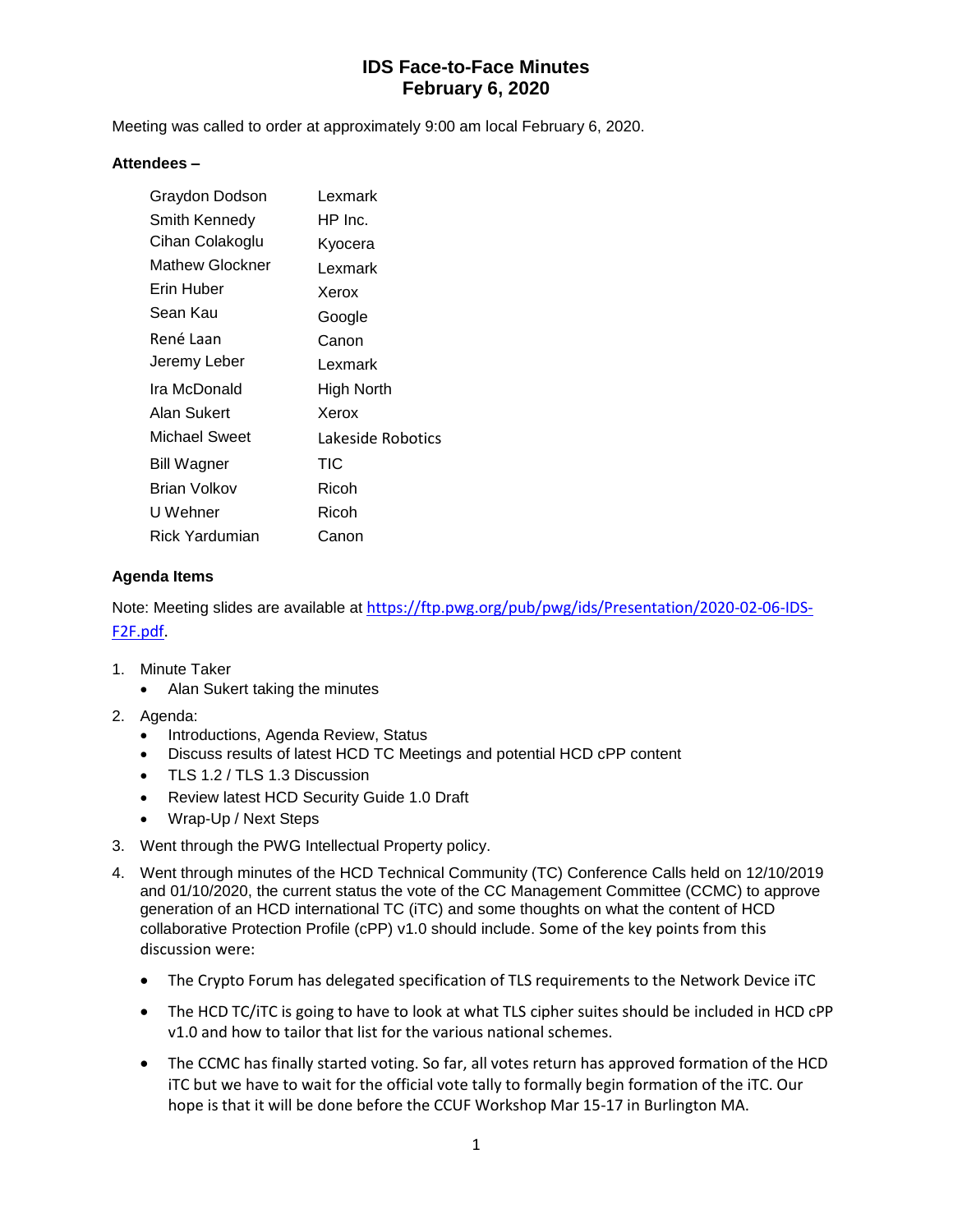## **IDS Face-to-Face Minutes February 6, 2020**

- A couple of suggestions for inclusion in HCD cPP v1.0 were:
	- $\circ$  Looking in quantum computing and breaking weaker algorithms
	- o Private block-chain models for printers

The consensus was that these were more longer-term areas that might be looked at in later versions of the HCD cPP.

- In terms of the thoughts on HCD cPP v1.0 content:
	- $\circ$  We definitely have to follow the industry and other standards bodies and remove support for TLS 1.0 and TLS 1.1 as well as support for 3DES and SHA-1
	- o Syncing with the ND cPP and the FDE cPPs will be more important now
	- o Don't forget to keep in mind EU Cybersecurity Act and ENISA
- 5. Ira then went through his slides on TLS 1.2 and TLS 1.3 that are part of the meeting slides; this was essentially a dry run for a presentation Ira will make to the HCD TC. A couple of keys points made were:
	- Several of the standards referenced in the slides will probably have to be referenced in HCD cPP v1.0 (e.g., TLS and DTLS Security Modules, draft-09, December 2019).
	- The HCD iTC will have to consider the mandatory TLS 1.3 cipher suites mentioned on Ira's slides in its implementation of TLS 1.3 in the HCD cPP.
- 6. Ira went through the changes made in the PDF rev version of the 1/20/2020 draft of the HCD Security Guide which is available at [https://ftp.pwg.org/pub/pwg/ids/wd/wd-idshcdsec10-](https://ftp.pwg.org/pub/pwg/ids/wd/wd-idshcdsec10-20200120-rev.pdf) [20200120-rev.pdf.](https://ftp.pwg.org/pub/pwg/ids/wd/wd-idshcdsec10-20200120-rev.pdf) Besides correcting the comments made to the 12/31/19 draft of the document, the only substantive changes made to the 12/31/19 draft was in Section 12 – Appendix A Internet Protocol Suite where he tried to distinguish which protocols "can be used in the Internet Protocol Suite" (non-IETF protocols) from protocols "in the Internet Protocol Suite" (IETF protocols). The only comment to the draft was as follows:
	- Line 870 Remove "used"

Ira stated that he needs to clean up Section 12 some more and was given an action to do so.

Ira indicated that the next update to the HCD Security Guide will focus on Section 4 HCD Network Security starting with discussions of TLS and SSH.

- 7. Alan indicated that he is retiring from Xerox on April  $1<sup>st</sup>$  so this is his last IDS Face-to-Face Meeting.
- 8. **Wrap Up**
	- Next Steps for the HCD cPP v1.0
		- Implement the transition from the HCD TC  $\rightarrow$  HCD iTC
		- Complete transfer of HCD PP v1.1 to HCD cPP v1.0 draft
		- Initiate HCD PP v1.1  $\rightarrow$  HCD cPP Supporting Document draft
		- Have the first iTC meeting
		- Start work on HCD cPP v1.0
		- Develop detailed plan for development, review and release of HCD cPP v1.0
		- Determine detailed list of issues for HCD iTC to review for inclusion in HCD cPP v1.0
		- Initiate work on subgroups and create more subgroups as necessary